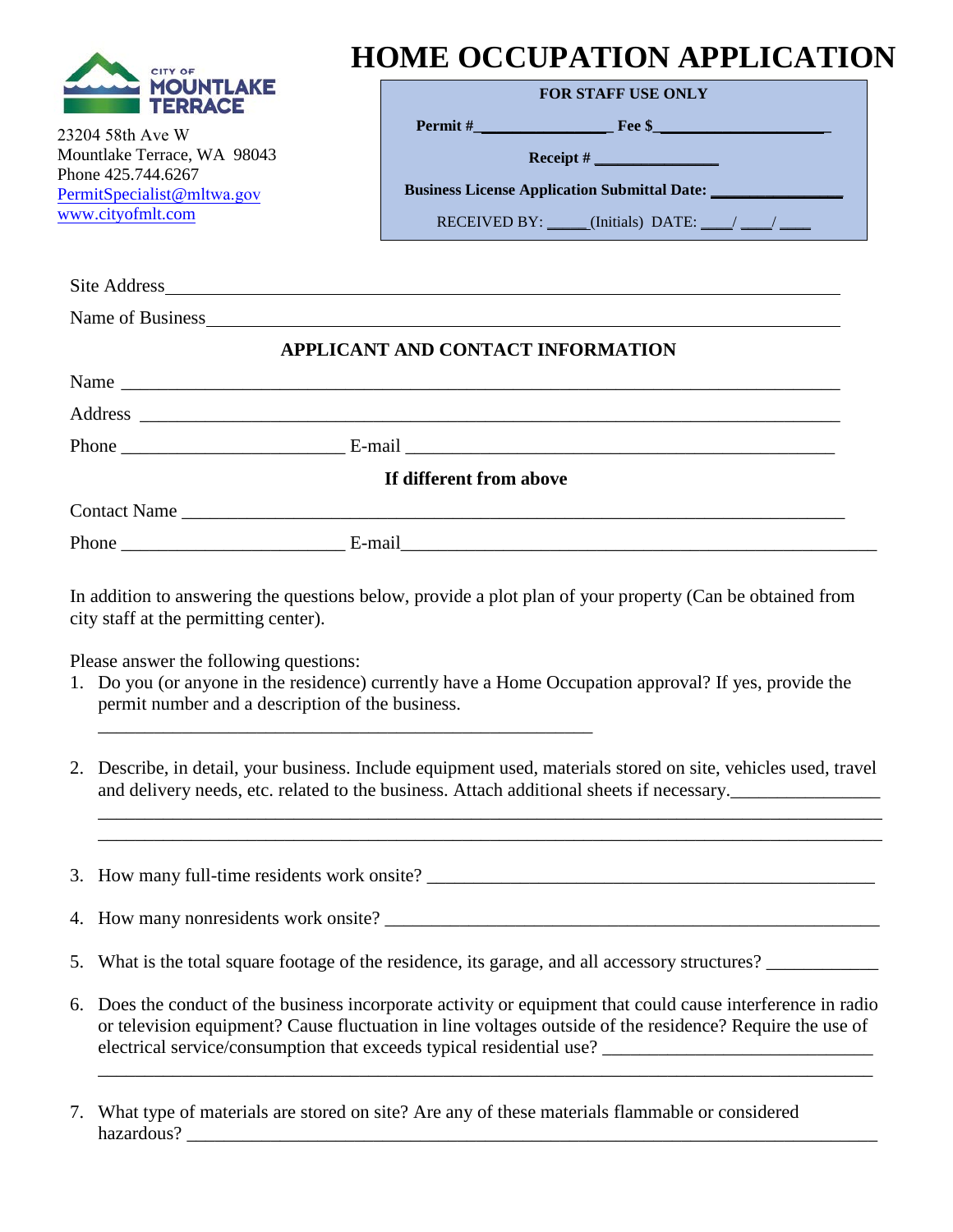- 8. Will the appearance of the residence be altered in anyway? If so describe the alterations to be done both to the interior and the exterior.
- 9. How many off street parking spaces exist (including the garage)? \_\_\_\_\_\_\_\_\_\_\_\_\_\_\_\_\_\_\_\_\_\_\_\_\_\_\_\_\_\_\_
- 10. Are there any direct sales of items from the residence? If yes, explain.
- 11. Do you plan to post a sign for the business? If yes, how large, and where will it be located? \_\_\_\_\_\_\_\_\_\_
- 12. How many vehicular trips per day, on average, are generated by the home occupation? This would include deliveries, customers, and a non-resident employee. A trip is defined by either arriving at, or leaving from. A vehicle showing up and then leaving is considered two (2) trips. \_\_\_\_\_\_\_\_\_\_\_\_\_\_\_\_\_\_\_\_\_\_\_\_\_\_\_\_\_

\_\_\_\_\_\_\_\_\_\_\_\_\_\_\_\_\_\_\_\_\_\_\_\_\_\_\_\_\_\_\_\_\_\_\_\_\_\_\_\_\_\_\_\_\_\_\_\_\_\_\_\_\_\_\_\_\_\_\_\_\_\_\_\_\_\_\_\_\_\_\_\_\_\_\_\_\_\_\_\_\_\_\_\_

\_\_\_\_\_\_\_\_\_\_\_\_\_\_\_\_\_\_\_\_\_\_\_\_\_\_\_\_\_\_\_\_\_\_\_\_\_\_\_\_\_\_\_\_\_\_\_\_\_\_\_\_\_\_\_\_\_\_\_\_\_\_\_\_\_\_\_\_\_\_\_\_\_\_\_\_\_\_\_\_\_\_\_\_ \_\_\_\_\_\_\_\_\_\_\_\_\_\_\_\_\_\_\_\_\_\_\_\_\_\_\_\_\_\_\_\_\_\_\_\_\_\_\_\_\_\_\_\_\_\_\_\_\_\_\_\_\_\_\_\_\_\_\_\_\_\_\_\_\_\_\_\_\_\_\_\_\_\_\_\_\_\_\_\_\_\_\_\_ \_\_\_\_\_\_\_\_\_\_\_\_\_\_\_\_\_\_\_\_\_\_\_\_\_\_\_\_\_\_\_\_\_\_\_\_\_\_\_\_\_\_\_\_\_\_\_\_\_\_\_\_\_\_\_\_\_\_\_\_\_\_\_\_\_\_\_\_\_\_\_\_\_\_\_\_\_\_\_\_\_\_\_\_

- 13. Are their vehicles used for this business? List the make, model, and gross vehicle weight.
- 14. Please provide any additional information you think would be helpful in evaluating your application. \_\_

I certify the information provided on this permit application is true and correct.

| Owner / Agent |           | Date |
|---------------|-----------|------|
|               | Signature |      |
| Owner / Agent |           |      |
|               | Print     |      |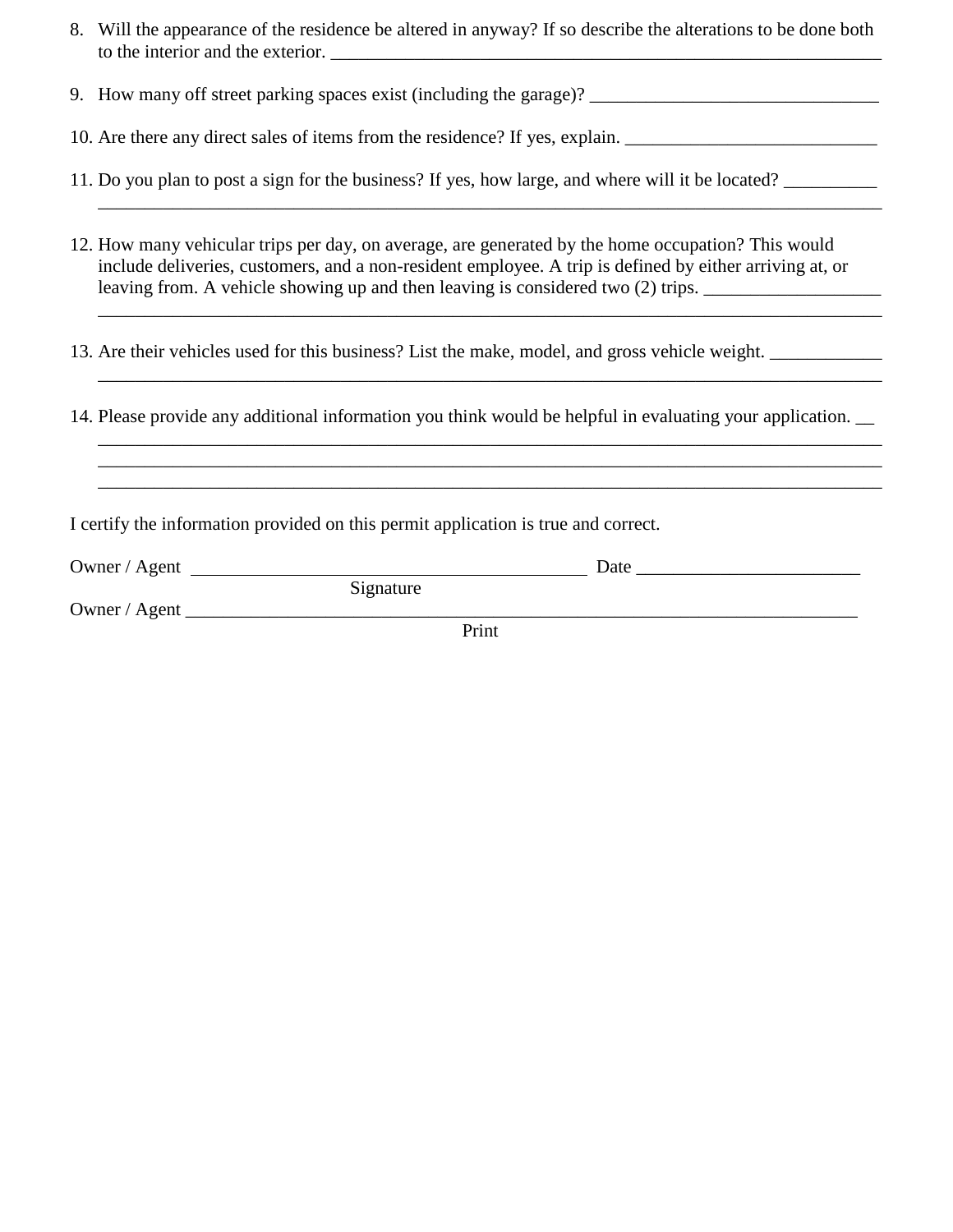## **Home Occupation Information**

**What is a home occupation?** A home occupation is an economic enterprise operated within a residence or accessory structure (such as a garage) that blends in with the neighborhood. Examples include bookkeeping, crafts, office, daycare, teacher, accountant, catering, seamstress/tailor, professional services (manage, consultant, architect, etc.), instructor, word processing, and many others.

The home-based business may be conducted in a home or apartment you either own or rent. Contact the City at 425.744.6267 for a complete list of requirements and allowed types of home occupations.

**What do I need to do?** Complete this application and submit to City Hall, along with the review fee (a onetime fee). Once approved, apply for an annual business license through the [Department of Revenue website.](https://dor.wa.gov/manage-business/city-license-endorsements/mountlake-terrace) The approved home occupation permit is required prior to conducting a business out of your home. A fee covering the review of the application materials for consistency with city regulations for home businesses is charged at that time.

**General requirements** Area for business must not exceed 25% of the total square footage (up to 500 square feet) of the home. Daycares are exempt from the square footage requirement. Accessory buildings are acceptable for business use.

Allowed employees include one full-time resident and one onsite non-resident.

Sales of products produced on the premises and mail or phone order sales are permitted. Direct sale of retail products are not permitted unless clearly incidental to any services rendered.

One sign is allowed, two-foot square, non-illuminated in a window.

At least two parking spaces on your property are required.

Up to eight vehicles associated with the business may arrive at and leave the home every day.

The personal vehicle of the resident and a vehicle for the non-resident are permitted (additional vehicles related to the business are permitted for up to 2 hours in any 8-hour period).

Any materials or supplies, construction materials, unfinished goods or other items associated with the business must be stored inside a structure.

**Other useful information** After review of the application materials, a Notice of Intent to Approve sign will be posted in your front yard. The application will be approved 10 days thereafter.

The home occupation shall be open to inspection by city request (within 24 hours notice). An authorized City official will perform the review verifying compliance with approval criteria and other code provisions.

Activities creating noise, dust, fumes, odor, smoke, or glare, or produce visible or audible interference in radio or TV receivers, or require the use of electrical or mechanical equipment that would change the fire rating of the home or accessory buildings are not allowed. Additionally, activity generating noise is a manufacturing process or involves the handling/storage of substances that may be potentially hazardous or noxious is prohibited. Kennels, for example, vehicle body or motor repair, machine/sheet metal shops, repair of large appliances or other types of repairs.